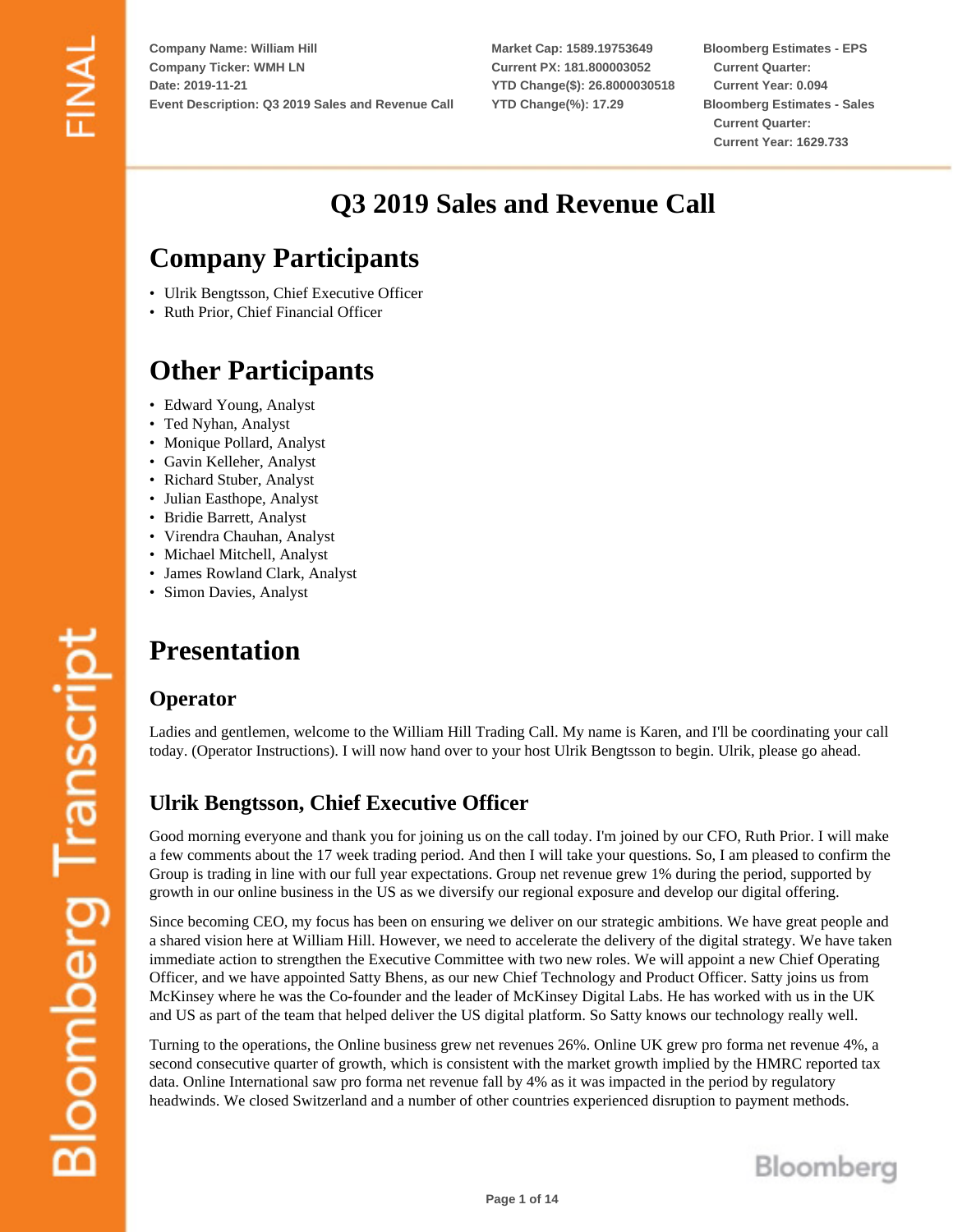**Market Cap: 1589.19753649 Current PX: 181.800003052 YTD Change(\$): 26.8000030518 YTD Change(%): 17.29**

**Bloomberg Estimates - EPS Current Quarter: Current Year: 0.094 Bloomberg Estimates - Sales Current Quarter: Current Year: 1629.733**

Nonetheless, we see good underlying growth in most countries and Sweden has turned the corner since the first half of the year. Throughout the year, the UK Online business has benefited from a series of customer-facing product improvements. In the coming months, the International online business will also release new products to enhance competitiveness of that business.

The launch of a new sportsbook front end in Italy and Spain will replace the current third party Mobenga solution and a single wallet will be enabled for Spain. We also increasingly deploy a modular architecture. The Smart Data Platform, which is a component already in use in the US will be released in the international and UK business in the new year, enabling us to start to do real-time customer interactions.

In the retail business, like-for-like net revenue fell 16%, as we continued to experience the effects of the GBP2 stake limit. And this is in line with our expectations. As part of our strategy to mitigate the effect of the Triennial Review, we took decisive action closing 700 shops in September. It is still too early to clearly identify a trend, but early signs suggest customers continue to substitute gaming for sports. The US has gone from strength to strength. Net revenue grew by 60% and we saw strong growth across the business.

Nevada remains a solid foundation for our US business. We saw strong growth for the sixth year in a row and around 70% of our revenues there are now delivered through mobile. We successfully launched a new purpose-built technology platform, which went live -- which went live ahead of the NFL season enabling us to control customer experience in the US.

We have market-leading access in the US, we went live in Indiana and Iowa and we have now taken wagers in ten states. We've also established an exclusive partnership with Monumental Sports & Entertainment, owner of the Capital One arena, which grants us access to Washington DC, when that goes live, when that state goes live.

We have a valuable partnership with Eldorado. As a reminder, we had exclusive nationwide access to operate their retail Sportsbook and rights to the First Skin. And as the Eldorado Caesars deal moves towards completion, we are preparing to take over operations of the Caesars Sportsbook pending regulatory approval.

We are committed to delivering competitive products that provides a more personalised customer experience, while maintaining our focus on player safety. We have a strong team at William Hill and our job is now to do even better in terms of customer focus and execution. With that, I thank you for your attention, and operator, please open the line for questions.

# **Questions And Answers**

# **Operator**

(Operator Instructions) Our first question comes from Edward Young of Morgan Stanley. Edward, your line is now open. Please go ahead.

# **Edward Young, Analyst**

Hi. Good morning. Thank you for taking my questions. I've got three. Two, on the Online division and one on the US, if that's okay. The first one on Online UK growth, it was 4% in what we might sort of call a period of clean air [ph] having lapped the various responsible gambling measures at the half year, the statement mentions stabilizing market share over the last few quarters, but you've also flagged in the statement and in your comments Ulrik about a need for better execution and customer focus. So my first question really is how should we expect the UK business to grow next year in a normalized steady state, what's your ambition for that UK Online business.

# **Ulrik Bengtsson, Chief Executive Officer**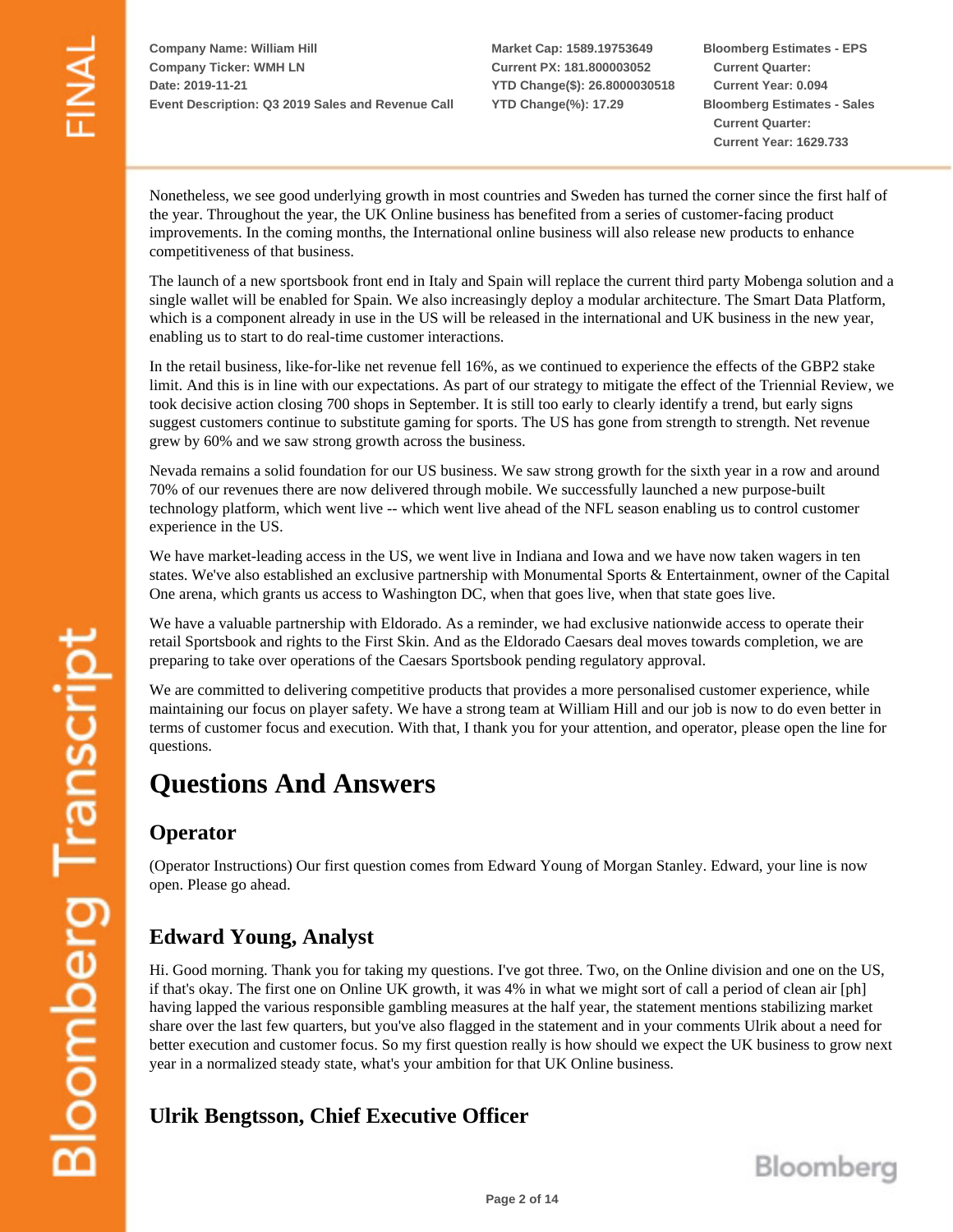**Market Cap: 1589.19753649 Current PX: 181.800003052 YTD Change(\$): 26.8000030518 YTD Change(%): 17.29**

**Bloomberg Estimates - EPS Current Quarter: Current Year: 0.094 Bloomberg Estimates - Sales Current Quarter: Current Year: 1629.733**

Well our ambition is relatively unchanged. We continue to support that business with improved product. We think the UK market is growing mid-single digits, and I think that has been our guidance for our UK business and that remains.

# **Edward Young, Analyst**

Okay. Also in Online, the data we've seen for H2 so far shows quite a widespread of operating results. A couple of your peers doing sort of teens growth even up to sort of 30% level. One of your peers is, one of your major peers was negative in the Q3 period. Is there anything you are seeing particularly in terms of the competition in the market, anything that you think might be driving that? And when you talk about accelerating progress in digital, what is it you need to focus on those? What do you need to improve, do you think?

# **Ulrik Bengtsson, Chief Executive Officer**

Well, I think -- I'm a big believer in product and we are doing, we're having a lot of focus on product and the customer experience, and we will deploy a lot of new features, both in our international business and our UK business throughout the next few quarters. That will continue to support our business. As for the market, H2 is of course forward-looking. But if you look at the HMRC data, I think you will find that the market are broadly in line with what we have said.

# **Edward Young, Analyst**

Okay, and a final one on the US, first of all, can you give us any numbers on the CG Technology acquisition in terms of the consideration or the kind of uplift you'd expect. And I guess more broadly on the next piece of the US and the optionality you've got there, should we expect to wait until a potential completion of Eldorado Caesars before you speak more about it and the potential benefits of database or brand or partnerships, et cetera. And is that also true for a potential media deal that you talked about in H1, which I know just wasn't in today's statement. Thanks.

# **Ulrik Bengtsson, Chief Executive Officer**

Yeah, yeah, I think that's right. We will get back to all of you once we have anything more to say with regards to the Eldorado deal. Obviously it still needs to close, pending regulatory approvals and the same goes for the media deal, when we have something to update you on, we will do so. As for Cantor, I think it's consolidation in our home market and it brings us a few more key properties in Nevada, continue to strengthen the Nevada business.

# **Edward Young, Analyst**

And just a follow-up, on the CG technology, are there any numbers you can give in terms of what kind of size or uplift that is or -- if the consideration you paid was material?

# **Ulrik Bengtsson, Chief Executive Officer**

It's not material at this point.

# **Edward Young, Analyst**

Thank you.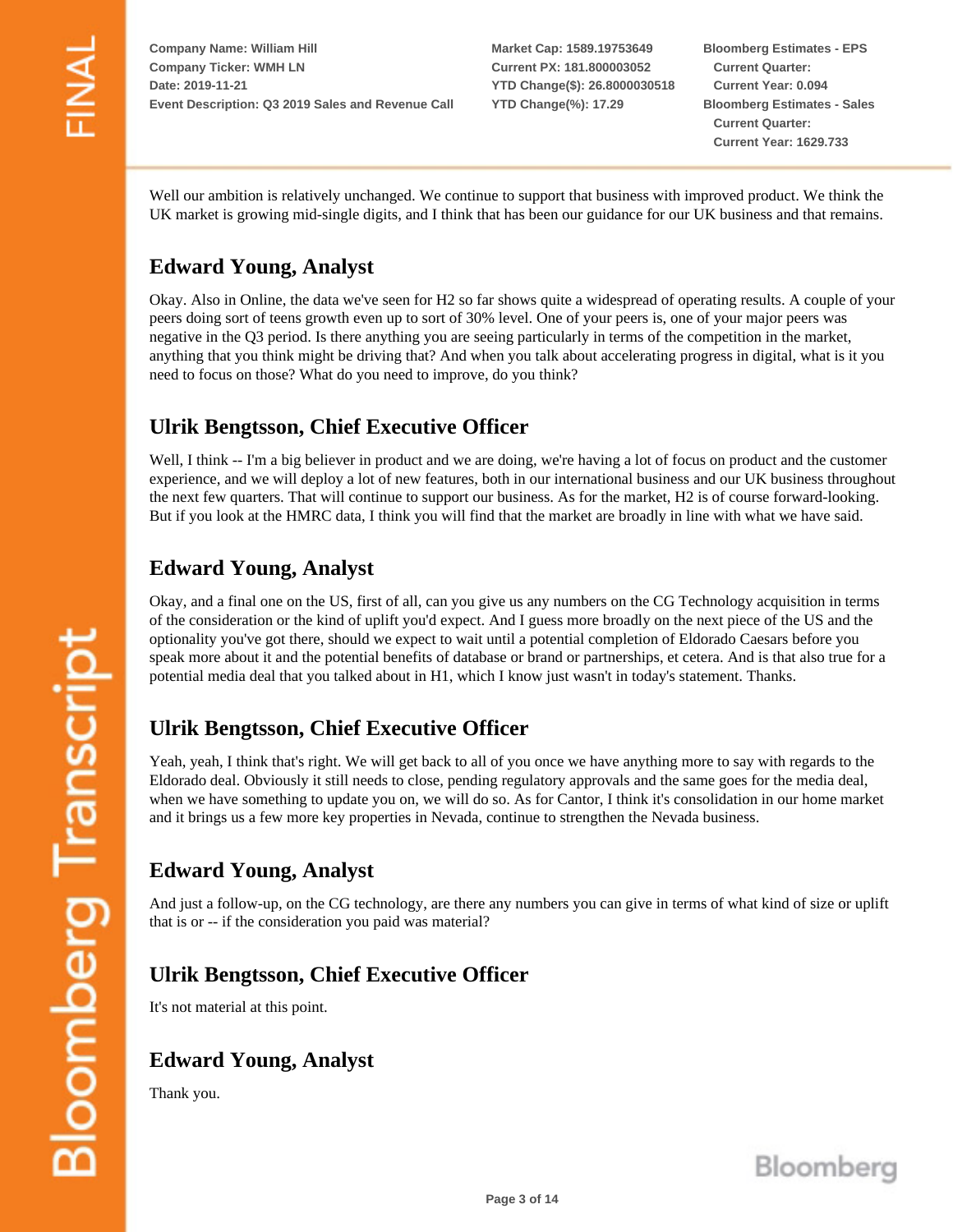**Market Cap: 1589.19753649 Current PX: 181.800003052 YTD Change(\$): 26.8000030518 YTD Change(%): 17.29**

**Bloomberg Estimates - EPS Current Quarter: Current Year: 0.094 Bloomberg Estimates - Sales Current Quarter: Current Year: 1629.733**

# **Operator**

Thank you. Our next question comes from Ted Nyhan from JP Morgan. Ted, please go ahead, your line is now open.

# **Ted Nyhan, Analyst**

Thanks guys. I just had a couple of questions. Are all your guidance points still in play? Specifically you're referring to the pro forma mid-single digits for Online. And could you give us any indication of what Mr Green's growth was in Q3 versus Q2, how that's trending? And finally and what kind of substitution are you seeing from closed shops in the Retail estate to the remaining estate?

Thank you.

# **Ulrik Bengtsson, Chief Executive Officer**

So our guidance points are intact and stays the same. As for Mr Green, we -- it's an integral part of our international business, and we haven't broken that out. But I can tell you that it's performing in line with our expectations and I think with regards to the point I made around Sweden, I think that's the official data from the Swedish regulator.

So it should be easily available. As for the retail business, what we do see is some continuous substitution from gaming into sports with regards to any other sort of movements. It's too early to say, it's really early days still.

# **Ted Nyhan, Analyst**

Okay, thank you.

# **Operator**

Our next question comes from Monique Pollard from Citi. Monique, Your line is now open. Please go ahead.

# **Monique Pollard, Analyst**

Hi, good morning Ulrik. Good morning, Ruth. Three questions from me if I could. The first one is, could you give us an update on the UK Online and international Online performance in the quarter if you were to ex out the World Cup impact.

Second question, on the online International business, could you maybe explain in a bit more detail Ulrik, how the new sportsbook front end for Italy and Spain could lead to improved trading momentum in the segment. And then finally on retail, as you said, you're seeing some decent substitution from the gaming machines to over-the-counter betting, if you could just explain what you think is driving that and in particular, around the SSBTs has there been an increased densification of SSBTs post the 700 shop closures and is that part of the drive for that better retail over the counter betting performance?

#### **Ulrik Bengtsson, Chief Executive Officer**

Okay. With regards to the first question. UK Online, if we were to neutralize for the effect of the World Cup, the growth in the quarter was just around 10% underlying. With regards to the question on international, the new sports book front and its -- it's really rebuild of what we did not control. We used Mobenga as a third-party solution for that. So it gives us various levers and full control of the experience for our Italian and Spanish Sports book, and a lot of

**Page 4 of 14**

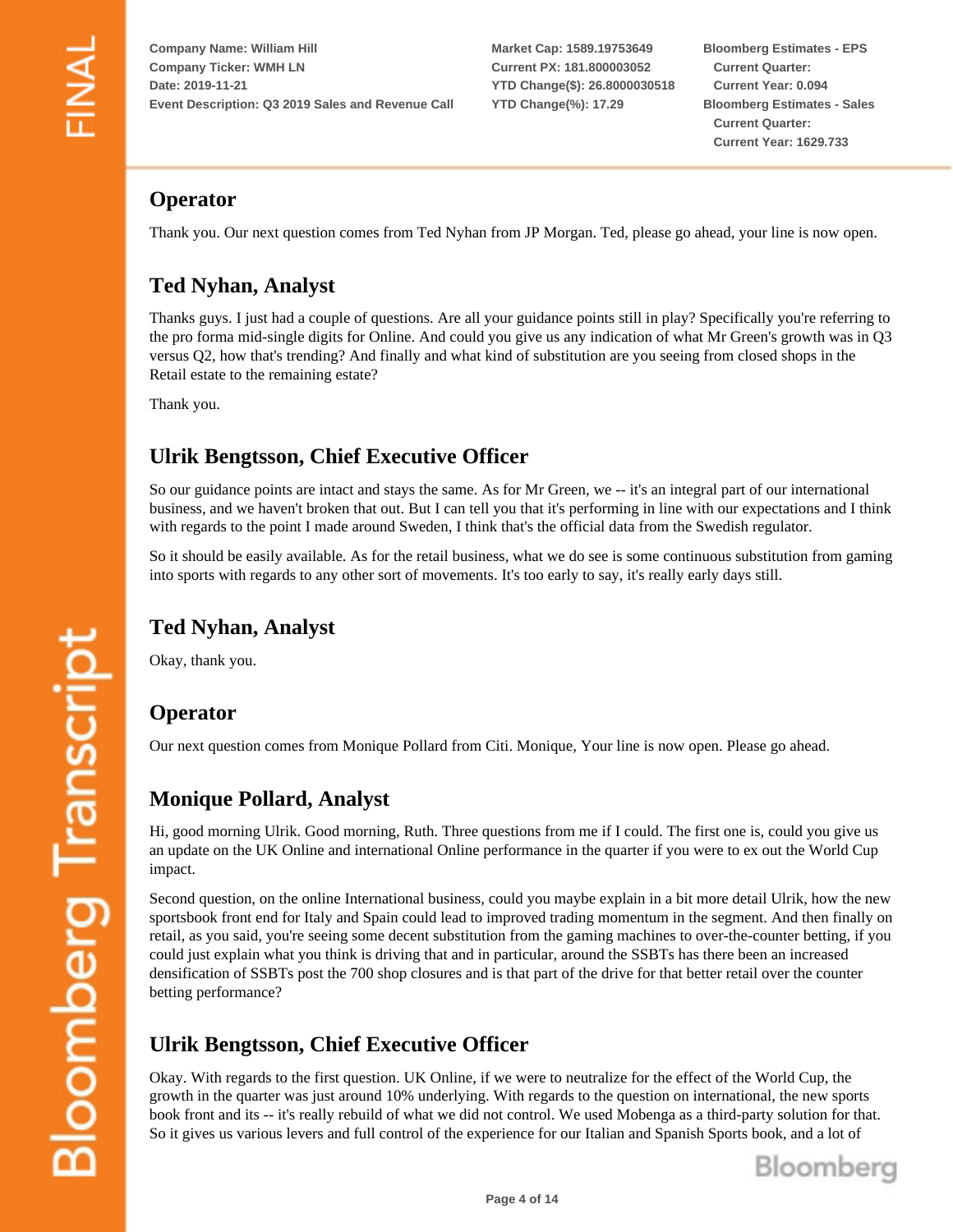**Market Cap: 1589.19753649 Current PX: 181.800003052 YTD Change(\$): 26.8000030518 YTD Change(%): 17.29**

**Bloomberg Estimates - EPS Current Quarter: Current Year: 0.094 Bloomberg Estimates - Sales Current Quarter: Current Year: 1629.733**

work has been done on the bet slip, which you of course know is the center of the whole betting experience. But also we mentioned the single wallet in Spain, which we have a lot of hope for, that will increase the improved experience for our Spanish customers.

And as for retail, I think fundamentally the move from gaming to sports is based on the fact that players wanted to keep playing and the options they have chosen is sports and we've seen a lot of substitution into greyhounds and racing which arguably would resembles the gaming experience the most.

# **Monique Pollard, Analyst**

Great. And has there been a change in the densification of the SSBTs and is that driving some of that performance?

## **Ulrik Bengtsson, Chief Executive Officer**

SSBTs are growing. I wouldn't say that, that has been the driver. But SSBT is continuously growing, SSBT growth is mostly around football.

# **Monique Pollard, Analyst**

Okay, understood. Thank you.

#### **Operator**

Our next question comes from Gavin Kelleher from Goodbody Capital Markets. Gavin, your line is now open. Please go ahead.

# **Gavin Kelleher, Analyst**

Good morning. Just a follow-on question from me on the US from Ed's question. Assuming that the Caesars Eldorado deal completes, you've obviously acquired the counter gaming assets, I think you have about 33% share, before those two deals in the Nevada market. Can you give us a sense on what the market share of Nevada would be, the William Hill US market share of Nevada would be assuming the Eldorado Caesars deal goes through. So what is the 33% increase to and just assuming, sorry, just on the Eldorado Caesars deal, how quickly -- if that deal completes in Q1, how quickly would you be up and running in the Caesars properties. That's my first question.

# **Ulrik Bengtsson, Chief Executive Officer**

Well, we don't disclose any sort of future market share at this point, if we decide to, we will make sure everyone gets to know. With regards to the question on --

#### **Ruth Prior, Chief Financial Officer**

Timing.

# **Ulrik Bengtsson, Chief Executive Officer**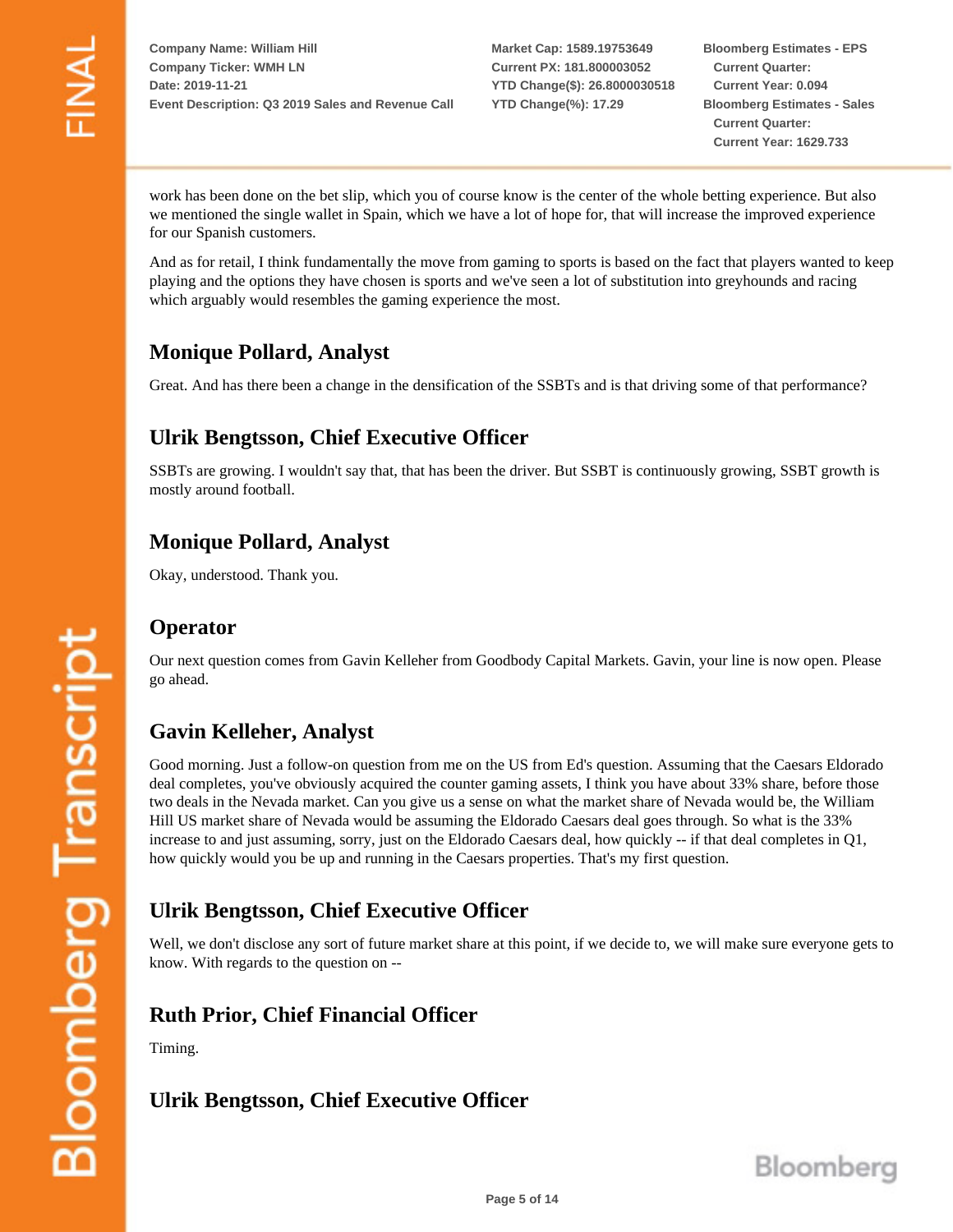**Market Cap: 1589.19753649 Current PX: 181.800003052 YTD Change(\$): 26.8000030518 YTD Change(%): 17.29**

**Bloomberg Estimates - EPS Current Quarter: Current Year: 0.094 Bloomberg Estimates - Sales Current Quarter: Current Year: 1629.733**

Timing. Yeah, sorry. Thank you, Ruth. The deal closes in Q1 and we are already preparing to take over the Sportsbook, if the regular approval [ph] goes ahead. So I think it should be reasonably swift after that, but probably a couple of quarters to get them all up and running, something like that.

# **Ruth Prior, Chief Financial Officer**

Yeah, there is 12 books to get up and running, we are in planning mode already. So as soon as we are able.

# **Gavin Kelleher, Analyst**

Perfect. And just on the online business, just the international, how much was Switzerland of the international business, what percentage? And then has Holland completely gone or is it,  $-$  is it severely disrupted, how should we think about that and what percentage was that of international if you can give any disclosure on that.

# **Ulrik Bengtsson, Chief Executive Officer**

Well, we haven't given any market by market disclosure. What we have said is that UK is two-thirds of our business. But no other countries representing more than 5%. And so that gives you a little bit of guidance. And you're right, I mean, the payment disruptions in the Netherlands is well documented across the industry and we are part of that as much as anyone else.

# **Gavin Kelleher, Analyst**

Okay, perfect. Just the product changes, you're talking about over the next number of quarters. And do you think, do we get an immediate kind of revenue benefit from those or how should we think about that?

# **Ulrik Bengtsson, Chief Executive Officer**

Well, the Sportsbook front end is being rolled out as we speak, but it's not really completed until beginning of next year. As for the single wallet in Spain, I think it is going live this week. I think it will always take a bit of time before all these have traction. So I wouldn't -- I wouldn't think we have immediate impact, but we should see impact during next year.

#### **Gavin Kelleher, Analyst**

Okay, perfect. And just one final question from me, and I probably have been a bit lazy. But just on the kind of growth for online next year. It's almost all pro forma just another months to come through from Mr Green, is it, am I correct in thinking that Online grows next year and it's broadly similar to the mid-single digits type pro forma growth you've talked about before for 2020.

#### **Ulrik Bengtsson, Chief Executive Officer**

For UK Online, Yes.

#### **Gavin Kelleher, Analyst**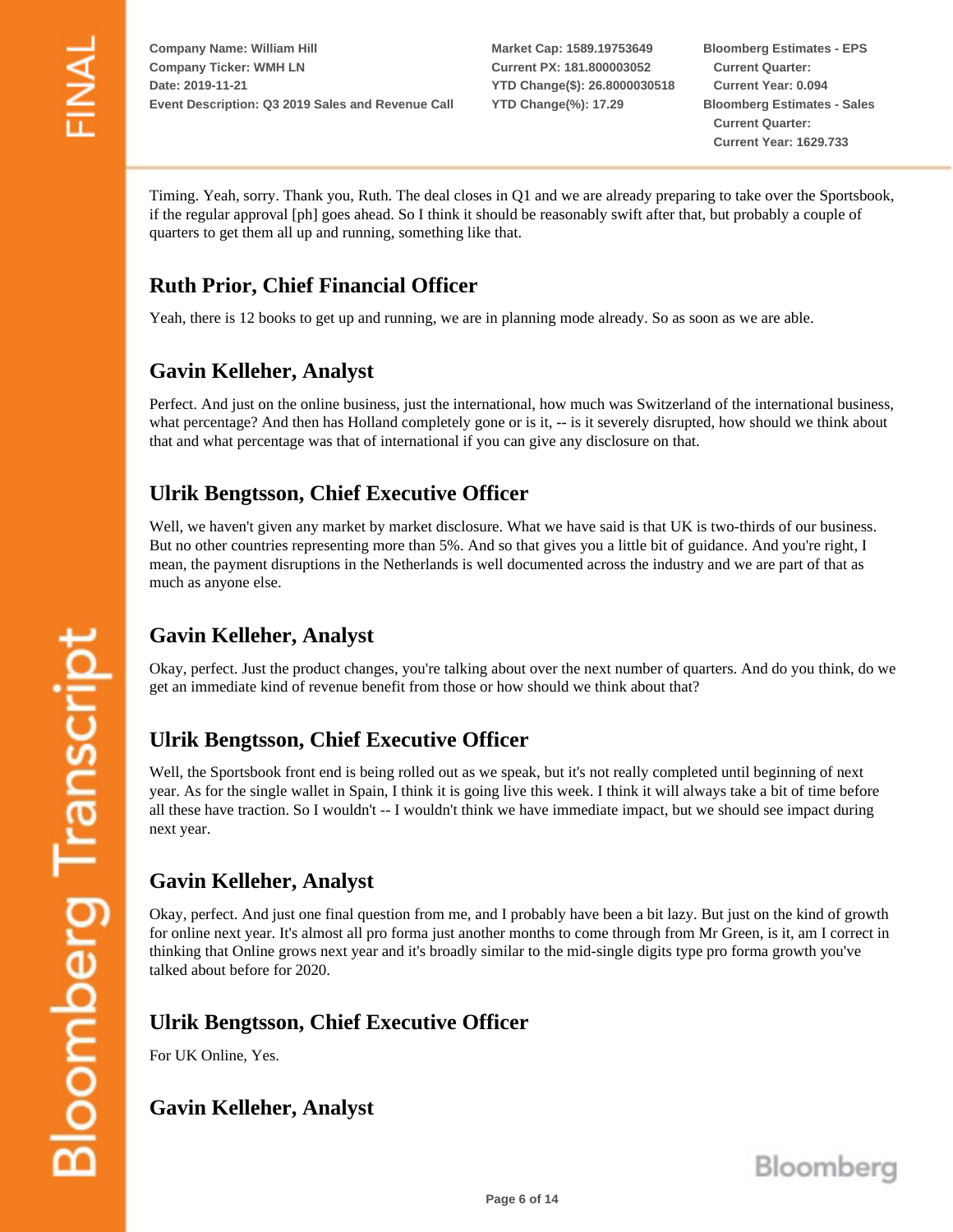**Market Cap: 1589.19753649 Current PX: 181.800003052 YTD Change(\$): 26.8000030518 YTD Change(%): 17.29**

**Bloomberg Estimates - EPS Current Quarter: Current Year: 0.094 Bloomberg Estimates - Sales Current Quarter: Current Year: 1629.733**

What about international? When we take into account the kind of timings of these kind of disruptions and everything?

## **Ulrik Bengtsson, Chief Executive Officer**

Well, I think we continue to have the effect of those disruptions throughout this year. Coming into next year, we should be able to grow that business at a slightly higher pace than our UK business from that base.

#### **Gavin Kelleher, Analyst**

Okay, perfect.

#### **Operator**

Our next question comes from Richard Stuber -- sorry -- Our next question comes from Richard Stuber of Numis. Richard, your line is now open. Please go ahead.

## **Richard Stuber, Analyst**

Hi, good morning. I've just got two questions from me, please. First of all is on the UK Online. You've obviously annualized now the major enhanced due diligence, but are there any other ones which -- any other actions which will have a sort of drag on the growth over the next sort of six to 12 months? And the second question is just going back to the Capital Markets Day last November. Ulrik, obviously you -- just in terms of the Online business, but you felt [ph] very happy sort of sticking to your targets for the rest of the group, in particular for the \$300 million EBITDA guidance for the US by 2023? Thank you.

#### **Ulrik Bengtsson, Chief Executive Officer**

I will start with the UK Online question, and -- you're right, we are lapping the -- we have lapped the enhanced customer due diligence measurements. No other drugs that we know about now, but we are in a regulated industry and we welcome all regulations that can improve the way we operate. As for the Capital Markets guidance, we have no updates to that and we still have that as our long-term ambition.

#### **Richard Stuber, Analyst**

Great, thank you.

#### **Operator**

Our next question comes from Julian Easthope from RBC. Julian, your line is now open.

#### **Julian Easthope, Analyst**

Yes, good morning, everyone. Just a couple of questions. The first one really has to do with the Stars-Flutter potential tie-up. How big a concern is it to you about having much bigger competitors? Is that major impediment moving forward? And secondly, your share price took a obviously a fairly steep nose dive on the APPG announcement of a potential GBP2 stake. I know it's a bit sort of -- it seems unlikely that's going to happen. I just wonder what your

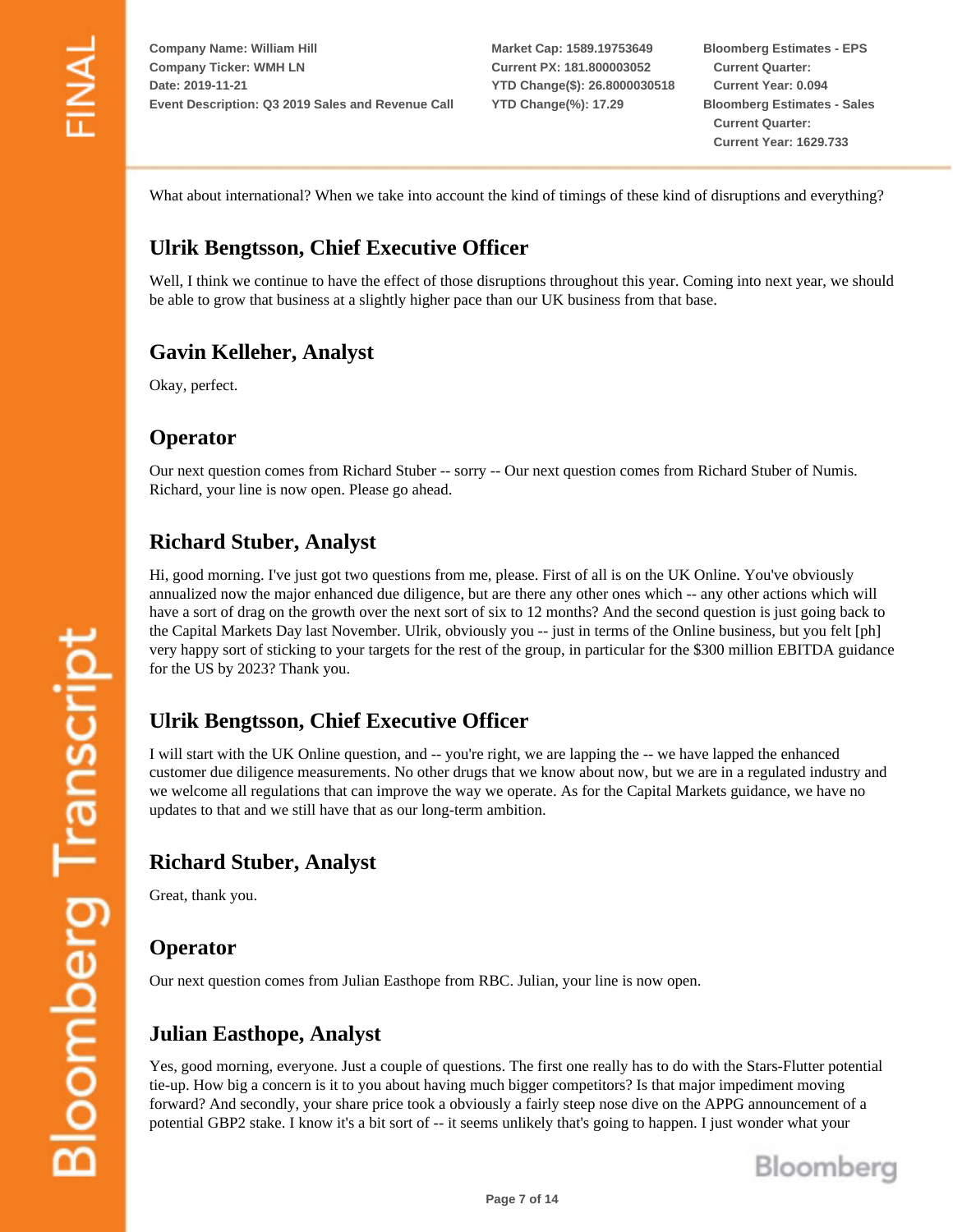**Market Cap: 1589.19753649 Current PX: 181.800003052 YTD Change(\$): 26.8000030518 YTD Change(%): 17.29**

**Bloomberg Estimates - EPS Current Quarter: Current Year: 0.094 Bloomberg Estimates - Sales Current Quarter: Current Year: 1629.733**

thoughts were on that as to the exposure, and how big a concern that is. Thank you.

# **Ulrik Bengtsson, Chief Executive Officer**

Well, I think on your first question on Stars-Flutter we are very focused on running our own business and increasingly competitive as a William Hill, that's what we have in front of us. As for the APPG, I think the industry has done a tremendous amount of work ranging from enhanced customer due diligence as we talked about, improved age verification the advertising ban, which is well documented as well and things like deposit limits and session timeouts. And so the APPG reported an interim report. We followed it very closely, but it does suggest Retail Solutions for online product and if that's implemented, it could drive a volume of players to unlicensed operators.

#### **Richard Stuber, Analyst**

Okay, thank you.

#### **Operator**

Our next question comes from Bridie Barrett from Stifel. Bridie your line is now open. Please go ahead.

#### **Bridie Barrett, Analyst**

Hi, thank you. And just one question, and a clarification if I may. (Technical Difficulty).

# **Ulrik Bengtsson, Chief Executive Officer**

So you keep dropping off. Can you repeat that please?

#### **Bridie Barrett, Analyst**

Sorry, is that better?

#### **Ulrik Bengtsson, Chief Executive Officer**

That's much better.

# **Richard Stuber, Analyst**

I just wanted your thoughts on substitution effects in the Retail business. You've talked about from gaming to sport, and I'm just wondering whether you think that actually some of the strengths in the UK Online is also benefiting from substitution from retail into the online environment.

# **Ulrik Bengtsson, Chief Executive Officer**

Well, I think, -- I think that's a fair assumption. I don't think it's massive, but there might be some of that. Yes.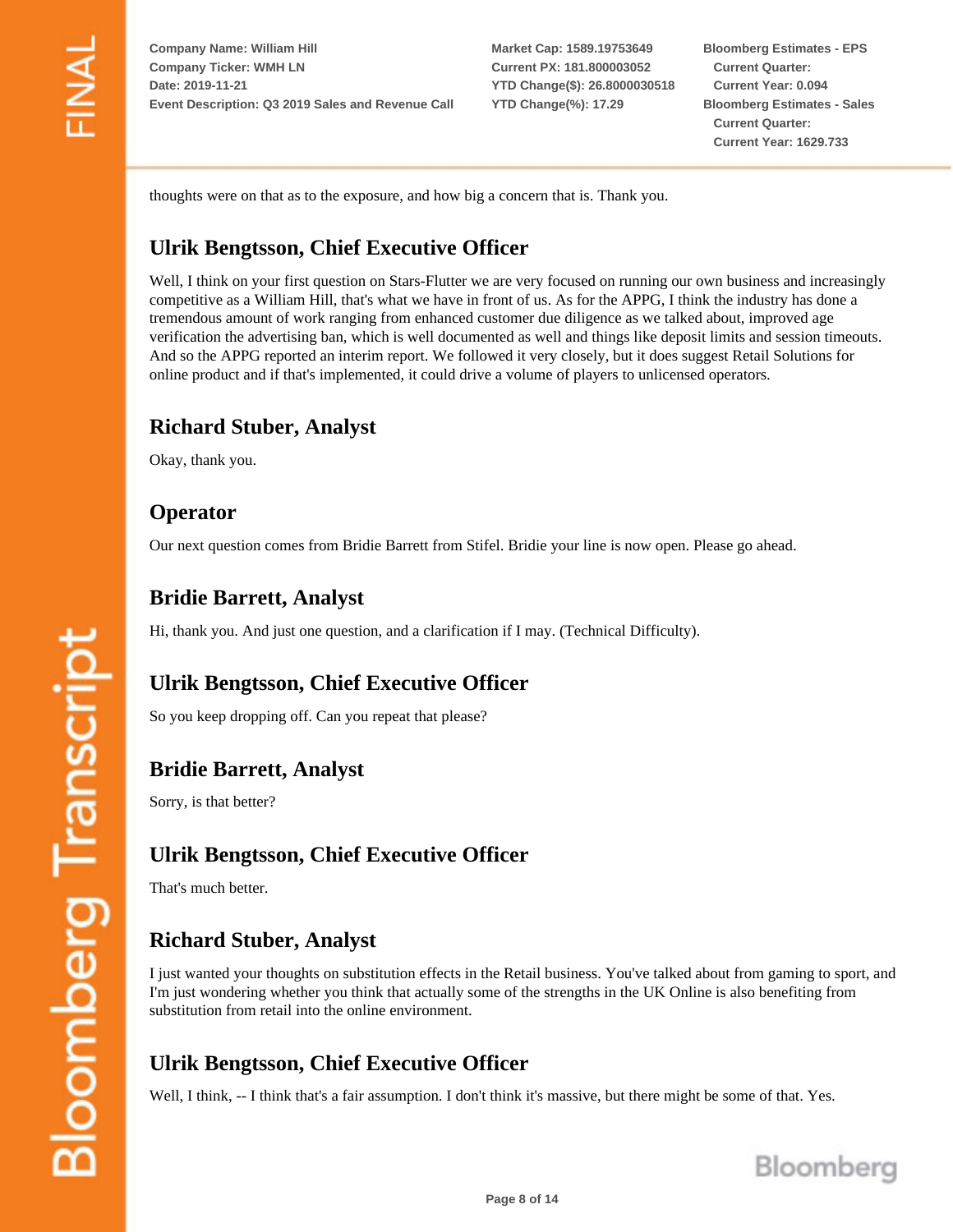**Market Cap: 1589.19753649 Current PX: 181.800003052 YTD Change(\$): 26.8000030518 YTD Change(%): 17.29**

**Bloomberg Estimates - EPS Current Quarter: Current Year: 0.094 Bloomberg Estimates - Sales Current Quarter: Current Year: 1629.733**

#### **Bridie Barrett, Analyst**

Okay, thank you. And then just on the clarification point, I understand that you don't really want to give specific numbers around the impact of the closure of Switzerland. And -- but given that your international pro forma revenues were down 4%. Is it -- would it be a fair assumption to say about half of that is Switzerland and half of that is the payments disruption.

# **Ulrik Bengtsson, Chief Executive Officer**

I won't comment on that assumption.

## **Bridie Barrett, Analyst**

Okay, thank you.

## **Ulrik Bengtsson, Chief Executive Officer**

Thank you.

#### **Operator**

Our next question comes from Virendra Chauhan from AlphaValue. Virendra, your line is now open. Please go ahead.

# **Virendra Chauhan, Analyst**

Hello Ulrik, Ruth. Good morning. A few questions from me. First of all, could you please give me the pro forma top line growth excluding the impact of Mr Green.

#### **Ulrik Bengtsson, Chief Executive Officer**

Can you repeat that question please?

#### **Virendra Chauhan, Analyst**

Yeah. So I wanted adjusted top-line growth like pro forma top line growth, at the overall level.

#### **Ruth Prior, Chief Financial Officer**

We haven't disclosed that number and Mr Green isn't disclosed separately.

#### **Virendra Chauhan, Analyst**

Okay. Great. So second question, on Online revenues specifically. So in the Q3, I see that it's tracking behind, your Online revenue growth is tracking behind some of the competitors, so -- who have also reported at like double-digit kind of growth in online. So any particular reasons for tracking behind the peers?

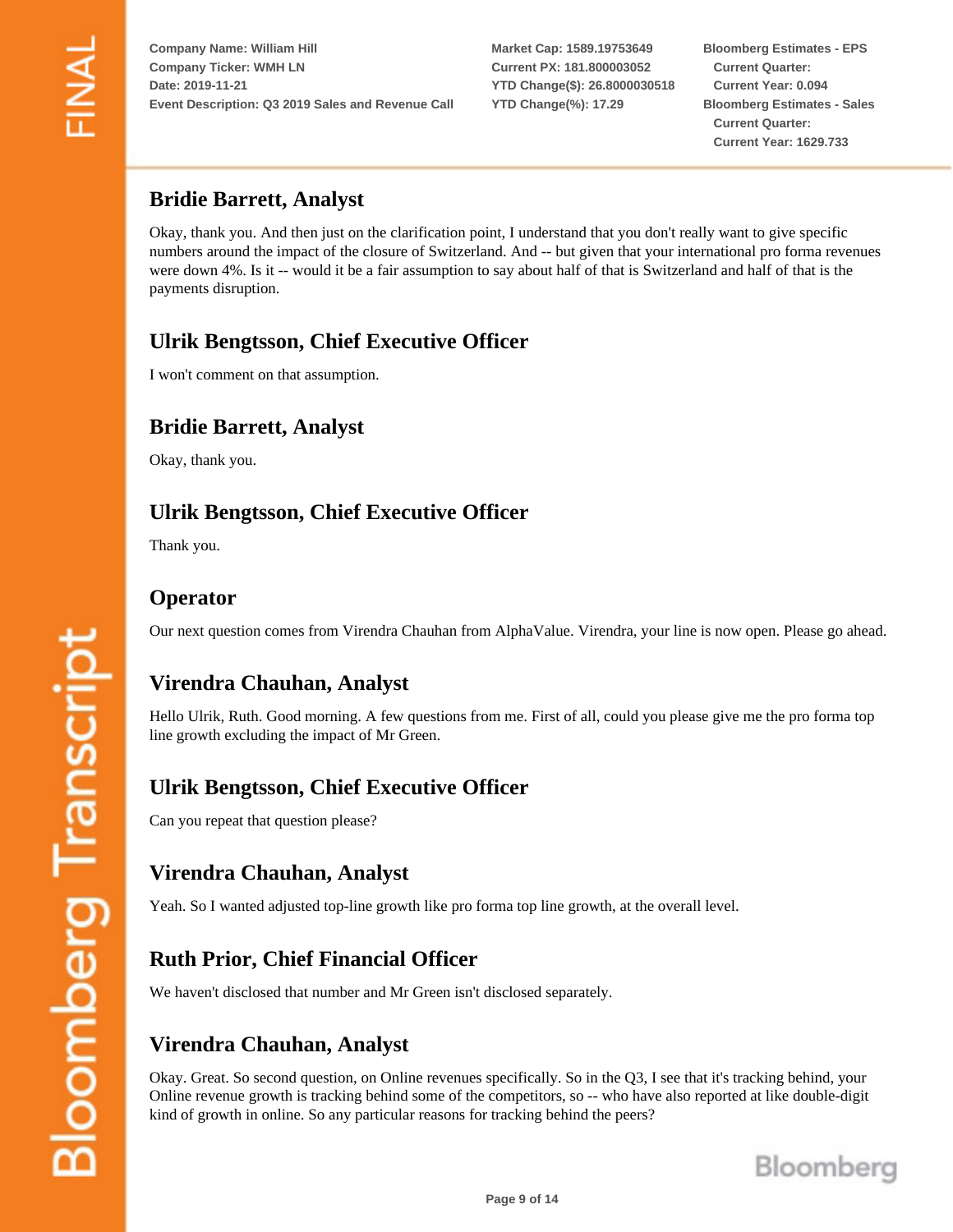**Market Cap: 1589.19753649 Current PX: 181.800003052 YTD Change(\$): 26.8000030518 YTD Change(%): 17.29**

**Bloomberg Estimates - EPS Current Quarter: Current Year: 0.094 Bloomberg Estimates - Sales Current Quarter: Current Year: 1629.733**

## **Ulrik Bengtsson, Chief Executive Officer**

I think if you look at the HMRC data which is the actual tax reported data from the UK HMRC, you would see that over 12 month rolling the UK market is broadly flat. Our performance in the last two quarters is plus 7 and plus 4. I think we're pacing well in line with the market.

# **Virendra Chauhan, Analyst**

Okay. And just one bit on the guidance. So do you still reiterate the mid-single-digit Online growth as well as the Retail adjusted operating profit of GBP60 million -- or GBP50 million to GBP70 million? So is that still intact?

## **Ulrik Bengtsson, Chief Executive Officer**

Yeah.

## **Virendra Chauhan, Analyst**

Okay. And just one final one, on the modular platform architecture. So could you just give me like some understanding of what it means for the business, like vis-a-vis what you are doing today in the UK, and what it would mean by implementing this new modular platform architecture that you talk about? Is it something very similar to what your peers GVC and Flutter are also already doing in their proprietary (inaudible)

# **Ulrik Bengtsson, Chief Executive Officer**

Well, I won't comment on their technology, but what it means for us is really two things, one is to improve control of customer experience in as many places as possible as many touch points as possible, but the other one is also what I refer to as internal scale. So we talk a lot about scale in our business and to make sure we leverage component globally where it makes sense, will allow us for -- to extract that and improve operational efficiency over time.

#### **Virendra Chauhan, Analyst**

Okay. So would it be a fair assumption that, in the future, it also improves your time to market in terms of new launches?

#### **Ulrik Bengtsson, Chief Executive Officer**

Yes, that's also part of that for sure.

#### **Virendra Chauhan, Analyst**

Okay, thank you. Thank you very much. That's all from my side.

#### **Ulrik Bengtsson, Chief Executive Officer**

Thank you.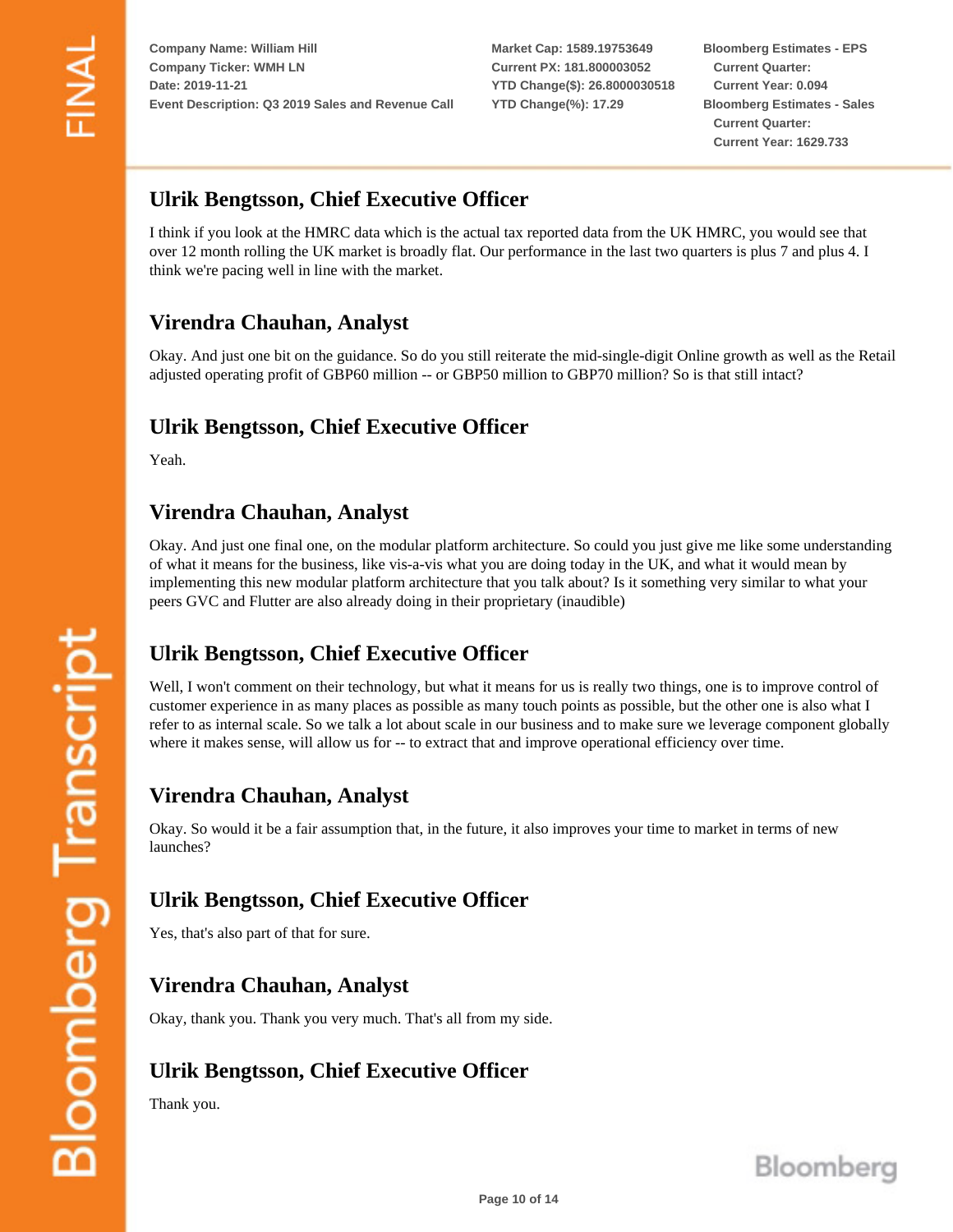**Market Cap: 1589.19753649 Current PX: 181.800003052 YTD Change(\$): 26.8000030518 YTD Change(%): 17.29**

**Bloomberg Estimates - EPS Current Quarter: Current Year: 0.094 Bloomberg Estimates - Sales Current Quarter: Current Year: 1629.733**

# **Operator**

Our next question comes from Michael Mitchell from Davy. Michael, your line is now open.

# **Michael Mitchell, Analyst**

Yes, good morning guys, thanks for taking my questions. Three if I could. Firstly on the UK Online, I wonder, could you help us understand what the roadmap re-product introduction and you previously mentioned things like marketing and data initiatives. It looks like over the kind of the coming periods to give us a sense of when that business effectively is exactly where you want it to be, that's the first question.

Second question, anything you could do to help us understand what the underlying pace of growth in the international Online business was excluding the sum total of the market disruptions. And then thirdly, just a comment, if you could, in terms of how if at all the competitive dynamic has changed in the Online New Jersey market since the beginning of the NFL season. Thank you.

# **Ulrik Bengtsson, Chief Executive Officer**

For UK Online roadmap, I won't give you all the details of that. But what we've talked a lot about is the Smart data platform that will allow us to sort of more efficiently interact with our customers both from a sort of player safety perspective, but also from a sort of marketing efficiency and yield perspective. We also do roll out the enhanced sportsbook front and that is now being launched in international back into the UK in the beginning of next year.

So those are two big components that lease in near time, and then of course there are plenty of others. As for the underlying growth of international business, if you neutralize for some of those disruptions we've had, most as I said in the statement, most countries are displaying very good underlying growth. And for New Jersey, we know it's a very competitive market. Although, I just want to flag the fact that it's nowhere near as competitive as the UK. So -- but we are well prepared. We had a good offering, the control of our products, good market access, good Sportsbook locations. We are quite that -- we feel quite good about our position.

# **Michael Mitchell, Analyst**

Great. If I could, a very quick follow-up on the first question, just the new brand proposition and maybe you could just give a quick update in terms of how that's landing in the UK.

# **Ulrik Bengtsson, Chief Executive Officer**

While it's landed well, it hasn't driven our -- the preference of our brand, which was the intention. And so we will continue to work on this brand, brand positioning is of course a long-term play.

# **Michael Mitchell, Analyst**

Super. Thank you.

#### **Operator**

Our next question comes from James Rowland Clark from Barclays. James, your line is now open. Please go ahead.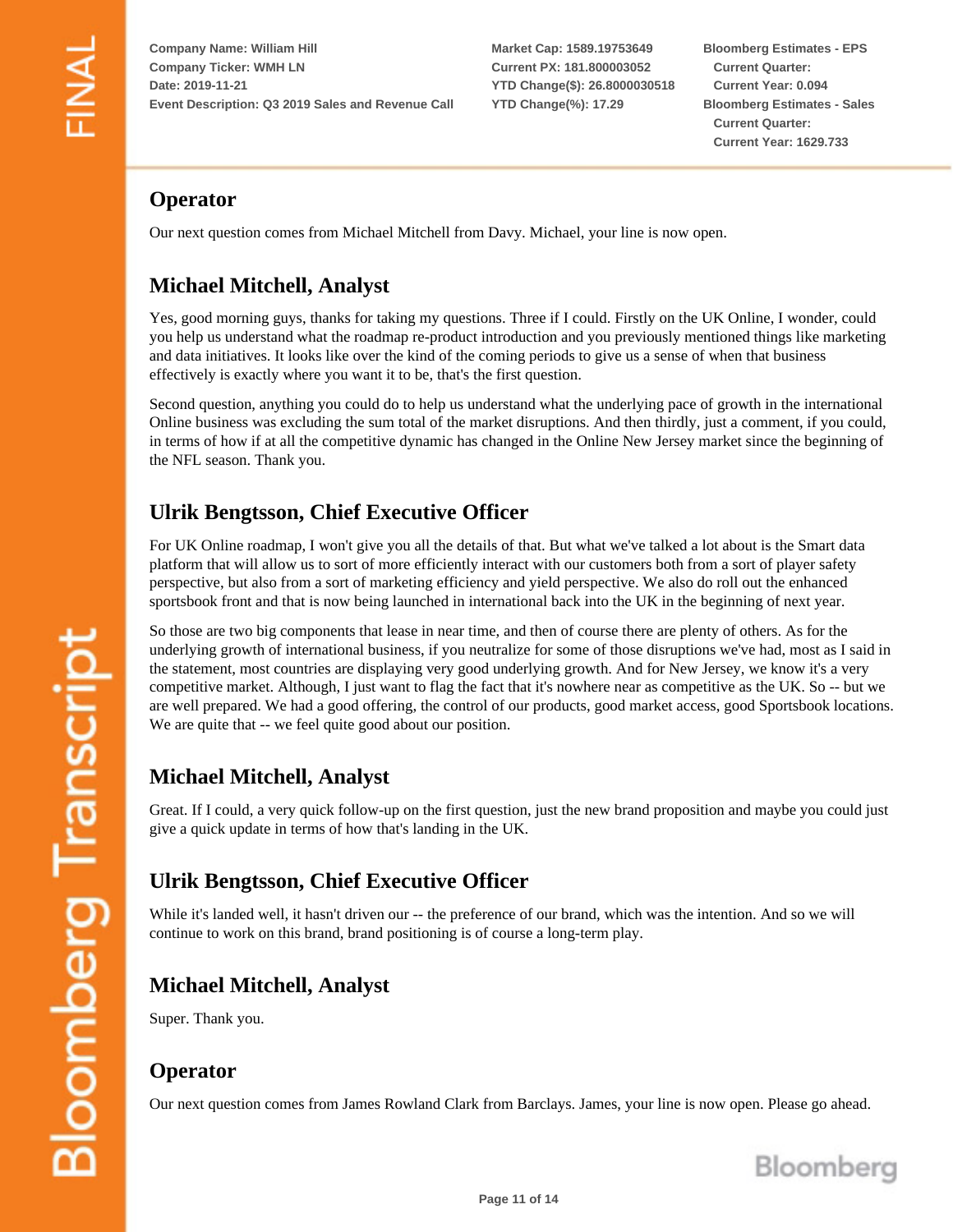**Market Cap: 1589.19753649 Current PX: 181.800003052 YTD Change(\$): 26.8000030518 YTD Change(%): 17.29**

**Bloomberg Estimates - EPS Current Quarter: Current Year: 0.094 Bloomberg Estimates - Sales Current Quarter: Current Year: 1629.733**

#### **James Rowland Clark, Analyst**

Hi, good morning. Three ones -- three questions, please. Now that you've closed 700 shops in retail, medium to sort of longer term, how do you think about the investment needed in the retail estates and how do you think about the sort of customer shift to online from retail? And what does that make you think about the investment strategy required for the retail estate in the longer term.

The second one on International, it's good [ph] for you next year looks like higher revenue growth, than you will see in the UK, which is mid-single digits. How does that compare to the market, and have you got more to go to hit what the market is growing at potentially in future years?

And then once you've done these international improvements within online that you're currently implementing, where do you see the gaps within your online business again looking a little bit further out beyond the next six months? Thank you.

## **Ulrik Bengtsson, Chief Executive Officer**

All right. So the 700 shops in retail, I think the question was, how we feel about that number and I think we -- and the investment required to sort of run that going forward. We said we're going to run Retail for cash, which means, we won't see any big changes in the investment level and CapEx level that we have had in the last years. And then there was a question on the mid-single digit growth in online and I think like I said to my previous answer on the international or the UK, the market growth still stands. I think we are well in line with that. And if you look at H2 for extrapolate out of the market growth for the coming years, it's pretty much in line with mid single growth with some exceptions for bigger tournament years.

And in international, we do feel that we can grow that business slightly ahead of that number, as I said before as well. And more long term, on technology, so lot of things is coming in place but there is always a lot of things to work on when it comes to our product and I think we mentioned the modular architecture that's sort of a long-term play for us to have a technical architecture that is future proof and then maximize control of customer experience.

#### **James Rowland Clark, Analyst**

Great, thank you.

#### **Operator**

Our next question comes from Simon Davies from Deutsche Bank. Simon, your line is now open.

#### **Simon Davies, Analyst**

Good morning. Just three quick ones from me please. Firstly when you talk about disruption to payment processing in your international markets, you're just talking about the issues we know of in the Netherlands and Germany. Or are there any other markets that's been affected?

# **Ulrik Bengtsson, Chief Executive Officer**

And -- I think the markets are well documented in the industry and you're right, we have been affected in Holland by the ideal withdrawal as anyone else.

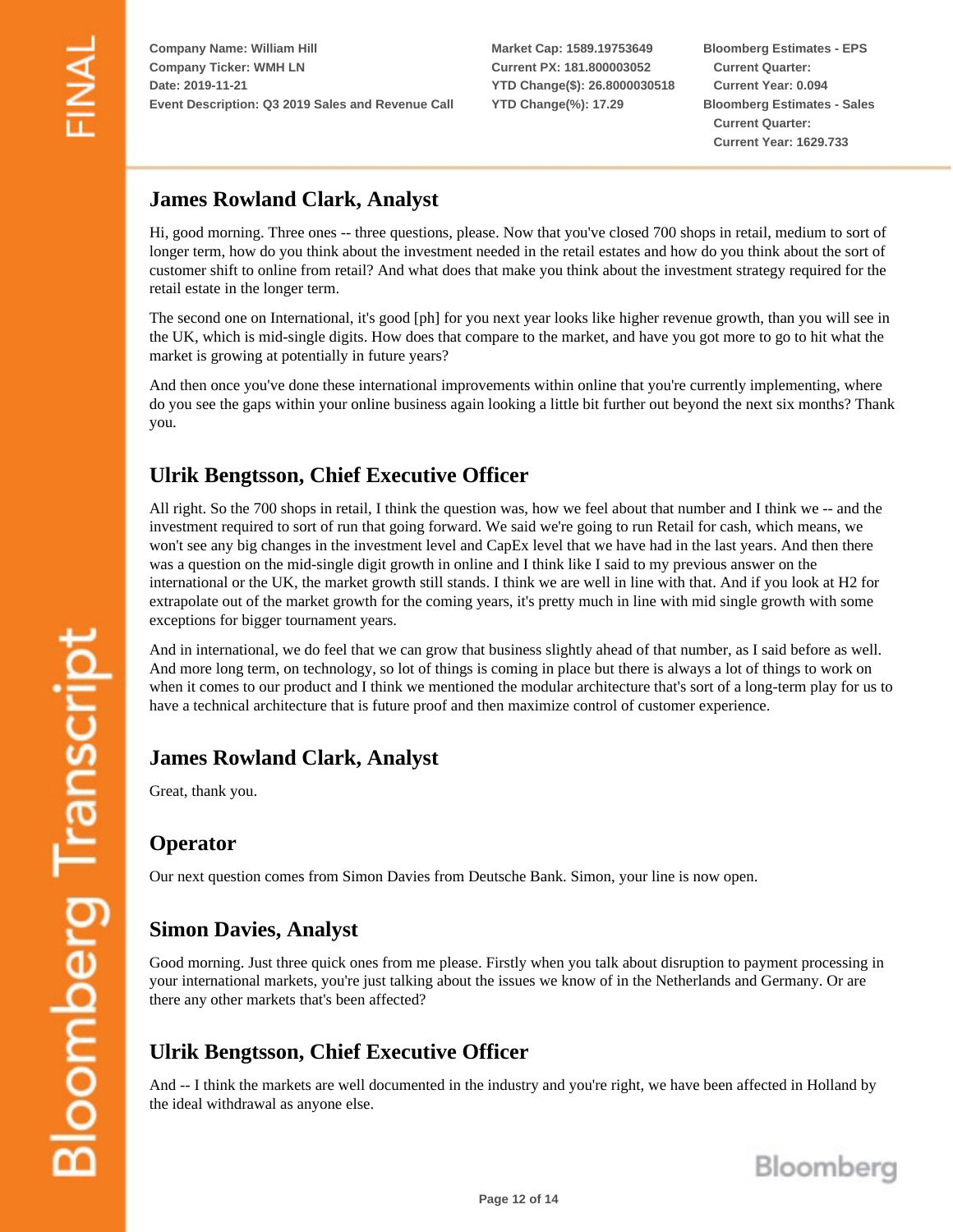**Market Cap: 1589.19753649 Current PX: 181.800003052 YTD Change(\$): 26.8000030518 YTD Change(%): 17.29**

**Bloomberg Estimates - EPS Current Quarter: Current Year: 0.094 Bloomberg Estimates - Sales Current Quarter: Current Year: 1629.733**

#### **Simon Davies, Analyst**

But there are no other markets both (Technical Difficulty) reality.

# **Ulrik Bengtsson, Chief Executive Officer**

No. The ones that has been documented in the industry are the ones we are broadly referring to, yes.

#### **Simon Davies, Analyst**

Yeah, okay. And secondly, just in terms of the 700 store closures. Have you seen a pickup in revenues per store in the remaining states, as you close those stores, are you seeing migration of spend?

#### **Ruth Prior, Chief Financial Officer**

We have it slightly ahead of our expectations.

#### **Simon Davies, Analyst**

And lastly in the US, very strong performance in online. Can you talk a bit about marketing spend? Are you increasing your marketing spend, because you're seeing decent returns on that spend? What kind of percentage of revenues are you spending?

#### **Ulrik Bengtsson, Chief Executive Officer**

Well, we have a 60% growth, 26% market share. We have a technology platform that is purpose-built for the US giving us control of the product and the experience. We have good market access. We believe we have a very strong position with the mix that we have in place.

#### **Simon Davies, Analyst**

So is that enabling you to increase your marketing spend because you're getting a decent return on that?

#### **Ulrik Bengtsson, Chief Executive Officer**

Well, the return on marketing spend is monitored on a daily basis and of course we dial up and down as we see we get traction in various regions.

#### **Ruth Prior, Chief Financial Officer**

Can I just remind you as well that marketing depends on whether you're in a -- if there's sort of regulation in the state. So if it's at a state like Nevada, the marketing levels are lower and obviously higher in a remote registration [ph] state like New Jersey and therefore we've got a nice portfolio of that going on. So our marketing isn't our lead driver.

#### **Simon Davies, Analyst**